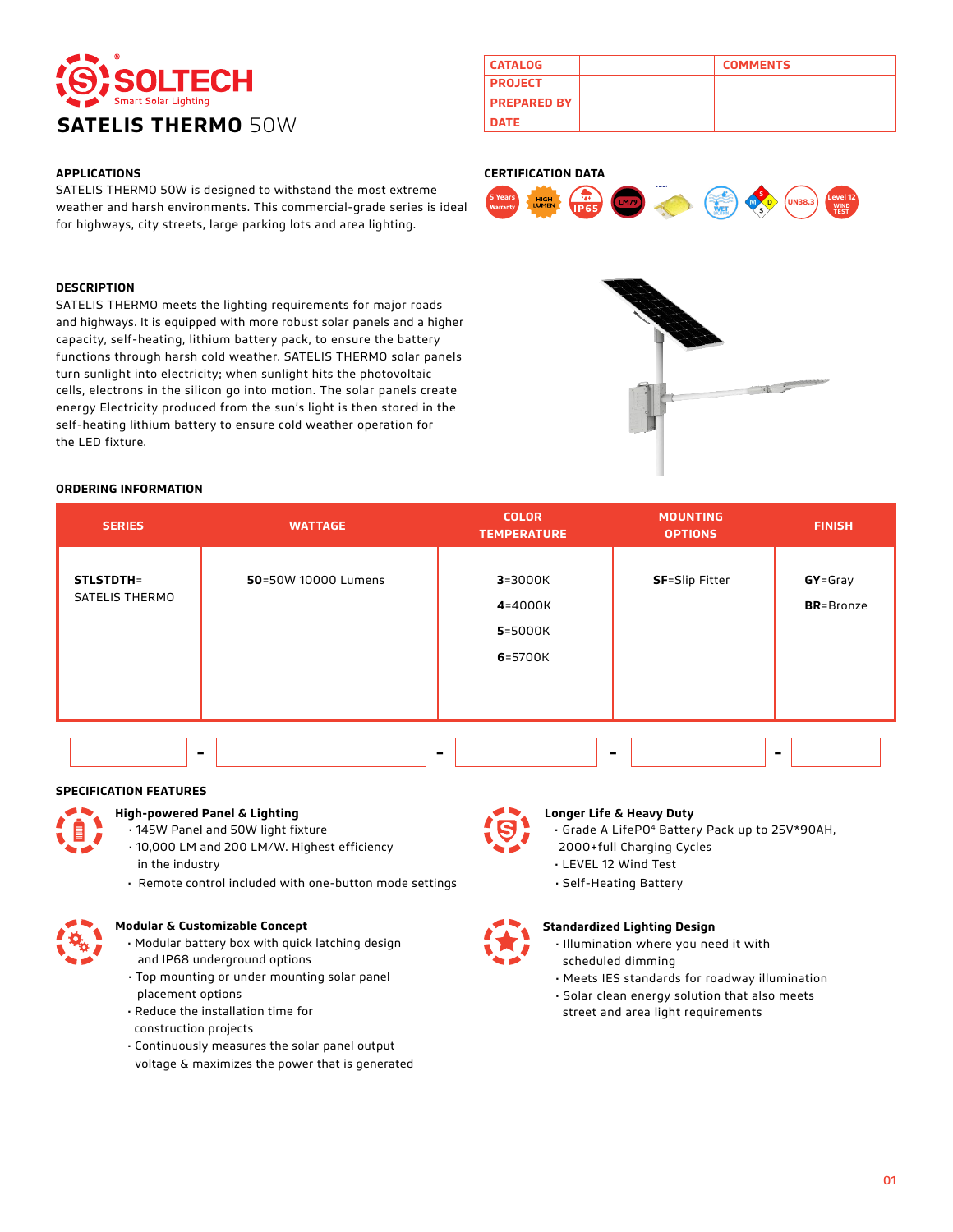

| <b>CATALOG</b>     | <b>COMMENTS</b> |
|--------------------|-----------------|
| <b>PROJECT</b>     |                 |
| <b>PREPARED BY</b> |                 |
| <b>DATE</b>        |                 |

# **PRODUCT SIZE**

**SOLAR PANEL:** 21.1 Lbs **26.5 inches SOLAR LAMP:** 13.5 Lbs **BATTERY ASSEMBLY:** 35.2 Lbs **MOUNTING FASTNER:** 22 Lbs

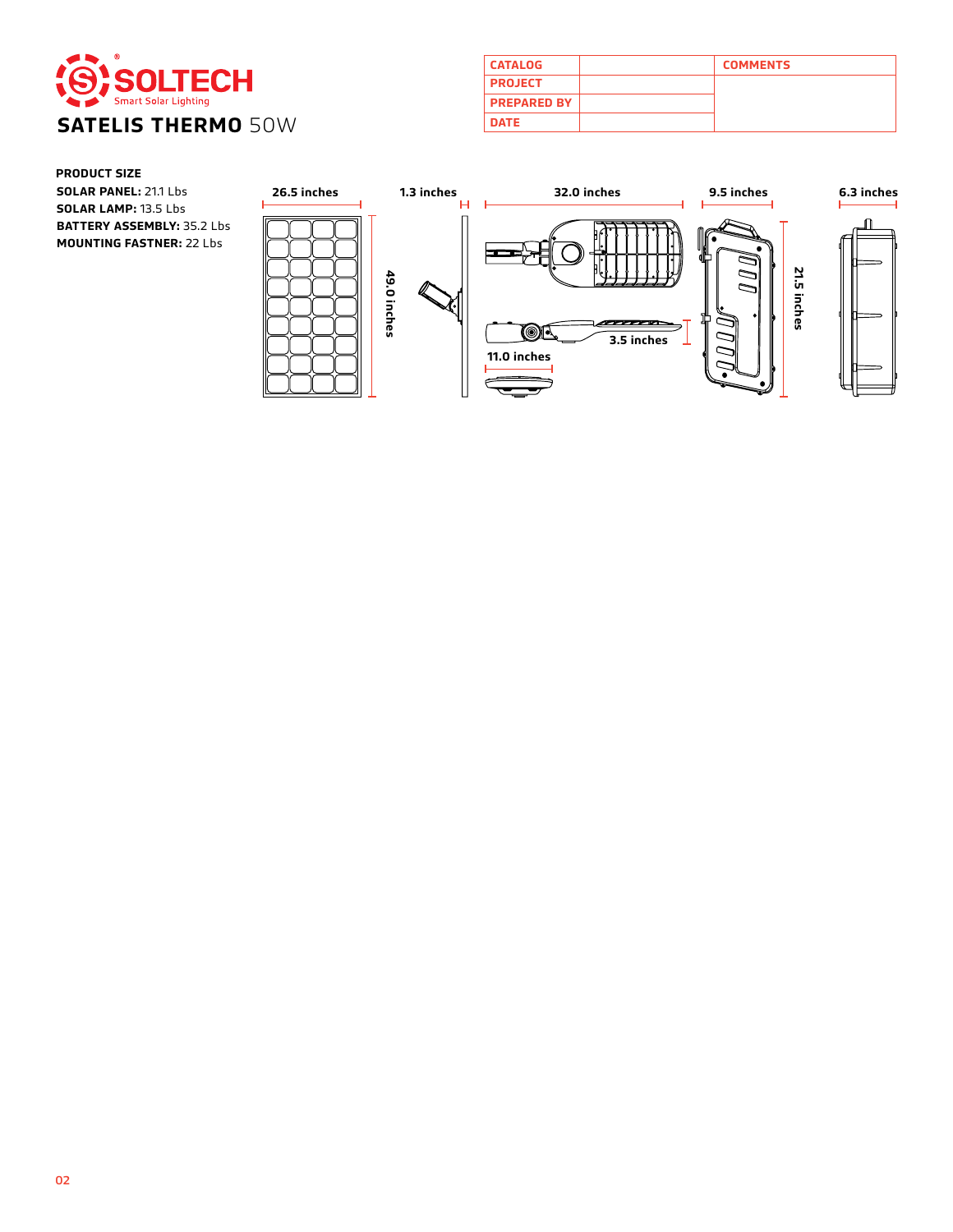

| <b>CATALOG</b>     | <b>COMMENTS</b> |
|--------------------|-----------------|
| <b>PROJECT</b>     |                 |
| <b>PREPARED BY</b> |                 |
| <b>DATE</b>        |                 |

# **SPECIFICATIONS**

| <b>Specifications</b>        | <b>SATELIS</b> THERMO 50W             |  |
|------------------------------|---------------------------------------|--|
| <b>LED Nominal Power</b>     | <b>50W</b>                            |  |
| <b>Solar Panel</b>           | <b>18V 145W</b>                       |  |
| <b>Self-Heating Battery</b>  | 691WH 12.8V 54AH                      |  |
| Weight                       | 91.8Lbs                               |  |
| Lumen Output@5000K           | 10,000                                |  |
| <b>CRI</b>                   | > 70 (> 80 Optional)                  |  |
| <b>LED Chip</b>              | Lumileds 5050<br>$(215lm-CR>70)$      |  |
| *EPA@45°                     | 11.3 $ft^2$                           |  |
| <b>Waterproof Rate</b>       | <b>IP65</b>                           |  |
| Casting                      | Aluminum                              |  |
| Efficiency@5000K             | 200lm/W                               |  |
| * Charging Time              | 8hrs                                  |  |
| <b>Operation Mode</b>        | Remote control and<br>One-key Setting |  |
| <b>Installation Height</b>   | $15 - 20$ ft                          |  |
| <b>Operating Temperature</b> | -4 to 122°F                           |  |
| <b>Charging Temperature</b>  | 5 °F to 145 °F                        |  |
| Maximum Autonomy@Full Power  |                                       |  |
| <b>Motion Sensor Mode</b>    | 40%-100% 30hrs<br>20%-80% 65hrs       |  |
| <b>Time Control Mode</b>     | Night Owl 33hrs<br>Early Bird 29hrs   |  |
| <b>Constant Mode</b>         | 100% 13hrs<br>70% 18hrs<br>40% 32hrs  |  |

\* For more information of EPA data, Please contact SOLTECH team. 45° solar panel tilt angle is not a suggested angle for all installations of SOLTECH solar products.

03 panel pointed directly at the solar radiation. The standard radiation value is 1000W/m2. \* The solar charge time data is base on 77 degree F ambient temperature with the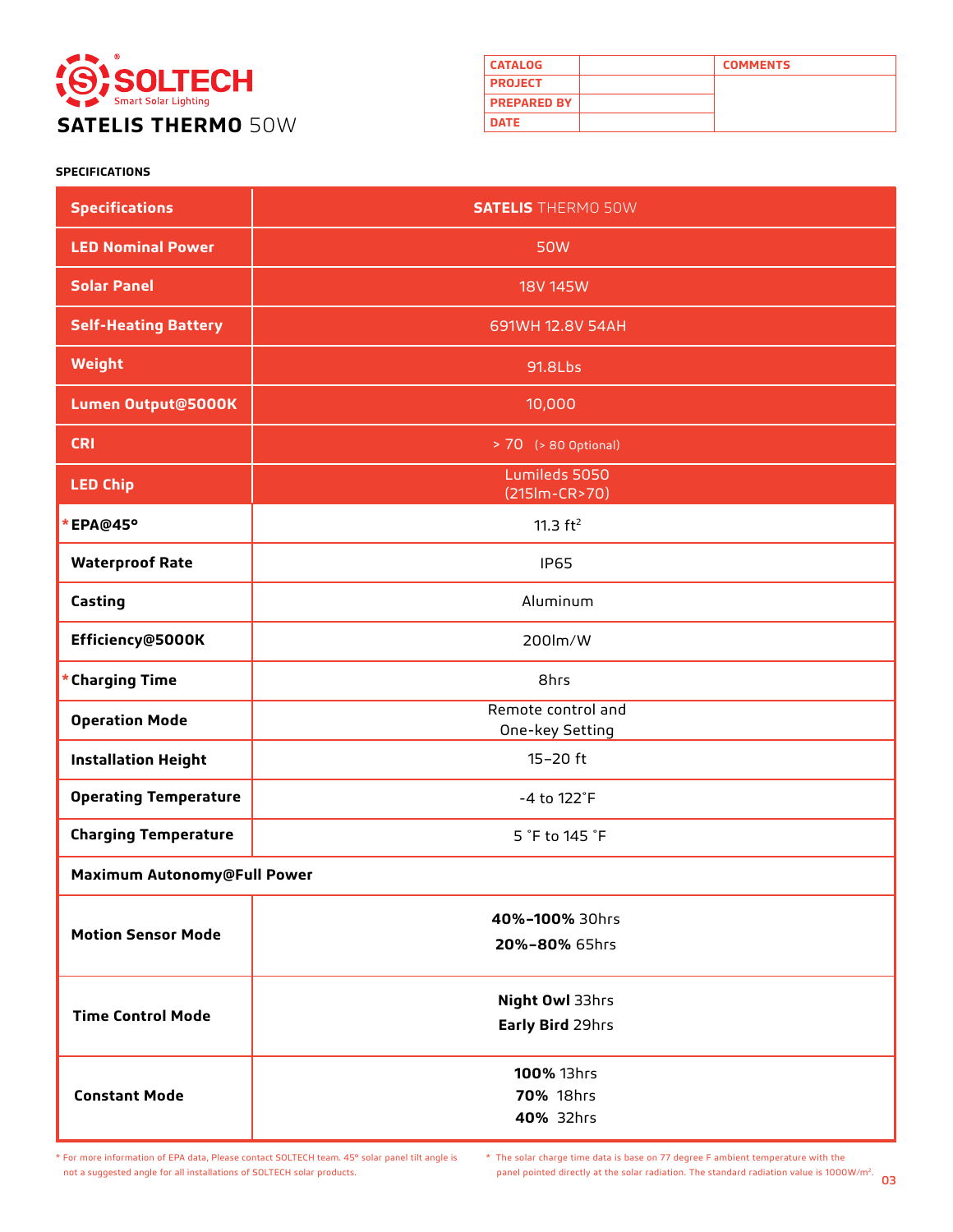

| <b>CATALOG</b>     | <b>COMMENTS</b> |
|--------------------|-----------------|
| <b>PROJECT</b>     |                 |
| <b>PREPARED BY</b> |                 |
| <b>DATE</b>        |                 |

**IES / BEAM**

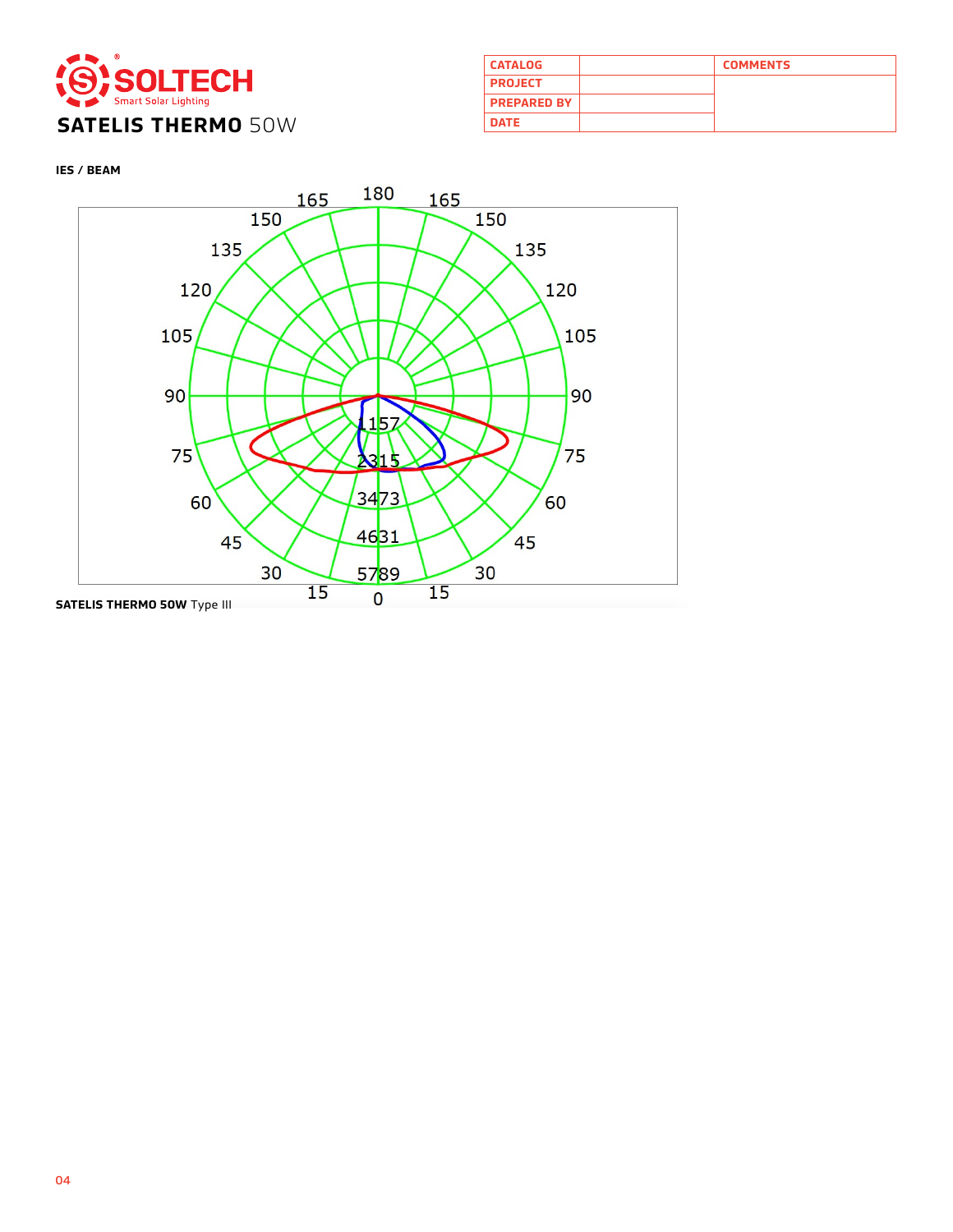

| <b>CATALOG</b>     | <b>COMMENTS</b> |
|--------------------|-----------------|
| <b>PROJECT</b>     |                 |
| <b>PREPARED BY</b> |                 |
| <b>DATE</b>        |                 |

# **INSTALLATION ACCESSORIES**

**SLIP FITTER**





# **POLE ASSEMBLY TENON ADAPTER**

Create 2 holes (diameter 0.5 inch) in the middle of pole, create 1 hole (diameter 1.5 inch, 2.6 inch long) between the 2 holes.

If your round pole size is over 3.1 inches, or you need a square pole, please contact the pole manufacturer for the tenon adapter.



# **SOLAR PANEL SUPPORT BASE**—CUTAWAY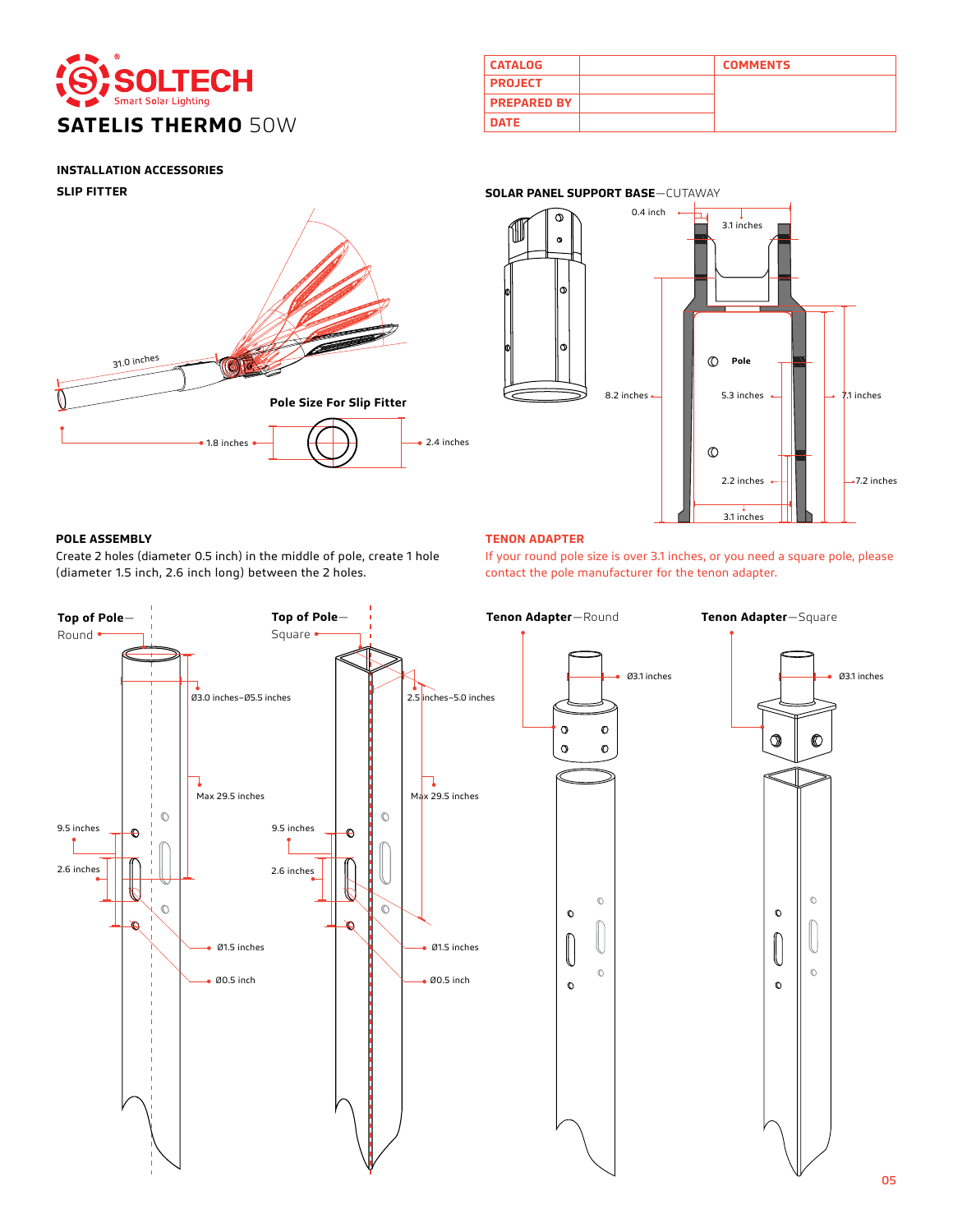

| <b>CATALOG</b>     | <b>COMMENTS</b> |
|--------------------|-----------------|
| <b>PROJECT</b>     |                 |
| <b>PREPARED BY</b> |                 |
| <b>DATE</b>        |                 |

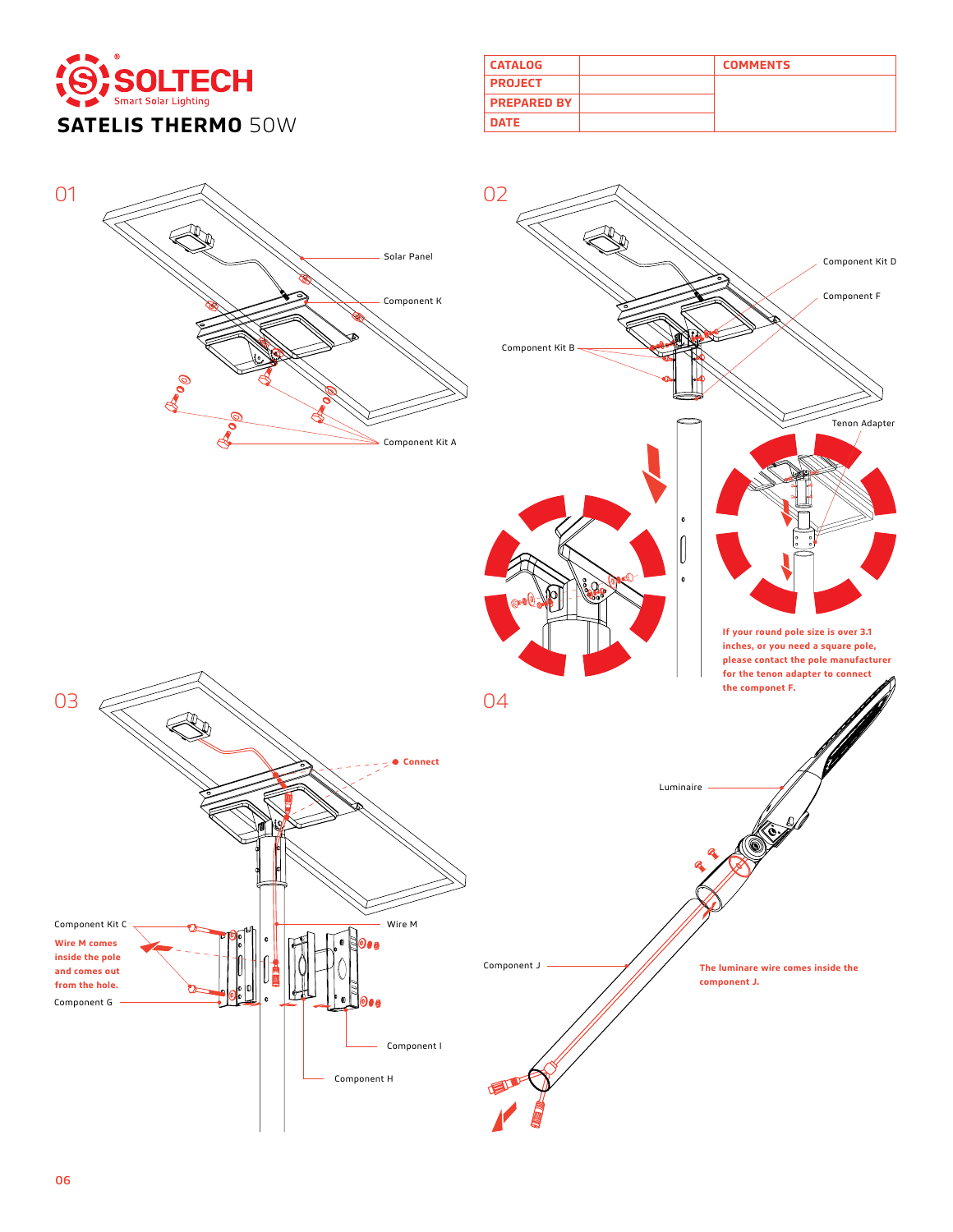

| <b>CATALOG</b>     | <b>COMMENTS</b> |
|--------------------|-----------------|
| <b>PROJECT</b>     |                 |
| <b>PREPARED BY</b> |                 |
| <b>DATE</b>        |                 |

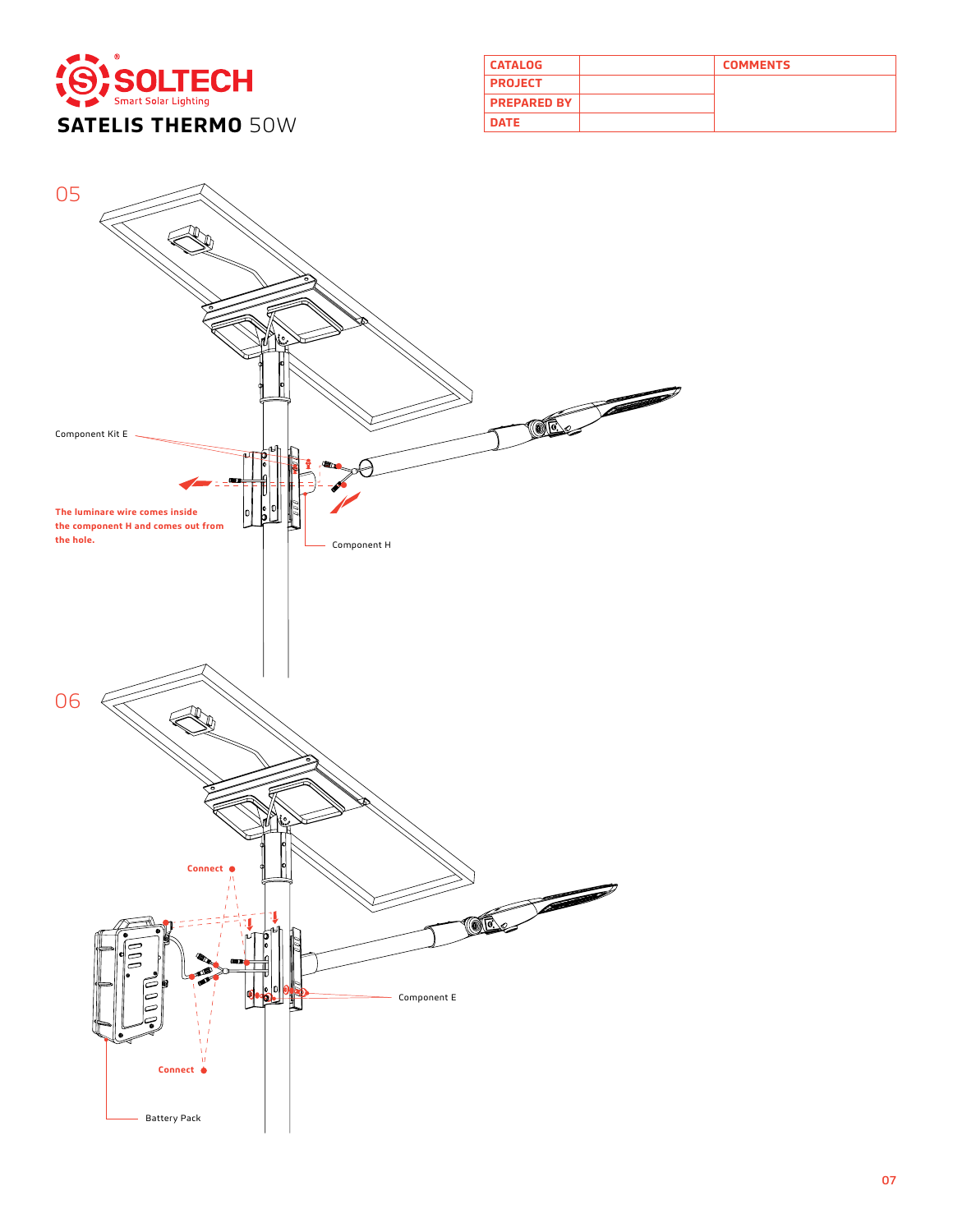

| <b>CATALOG</b>     | <b>COMMENTS</b> |
|--------------------|-----------------|
| <b>PROJECT</b>     |                 |
| <b>PREPARED BY</b> |                 |
| <b>DATE</b>        |                 |



**When using the remote for the first time, please remove the plastic piece at the bottom to make the remote turn on.**



**The range of the remote control to the indicator is 16ft (Day time) to 33ft (Night time). Because the sunlight will impact the signal of the remote control, we suggest our users to setup the mode before they install the light.** 

### **1. On/Off**

When off is selected, the light will stop working. The solar panel will not charge the battery and the battery will not supply electricity to the light.

# **2. Connect/Test**

Remote control device can be connected with any lighting fixture. When all cables are connected and solar panel detectes sunlight, the fixture will automatically turn on. To test, press the "Test" button once, the LED light will turn on to indicate the fixture has been turned on. During the day time, the indicator will slowly flashing red. That means the battery is charging.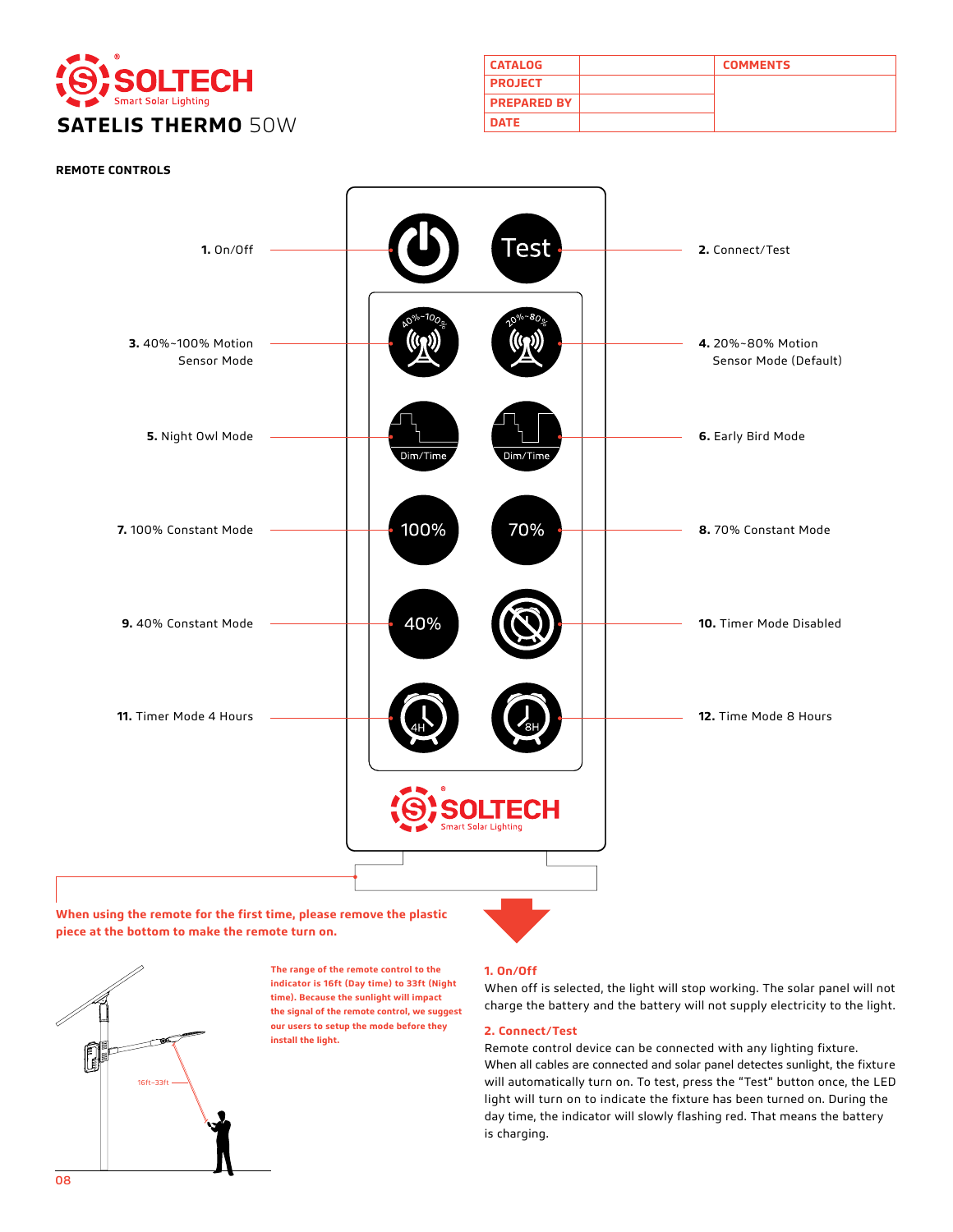

#### **3. 40%~100% Motion Sensor Mode**

Constant 40% brightness (turns on at dusk, turns off at dawn); 100% brightness turns on for 2 minutes when motion is detected.



# **CATALOG COMMENTS PROJECT PREPARED BY**

#### **5. Night Owl Mode**

Changes as natural light decreases/increases (turns on at dusk); 70% brightness for 0.5 hour, 100% brightness for 3.5 hours, 70% brightness for 1 hour, 50% brightness for 1 hour, 20% brightness for 5 hours (turns off at Dawn).



#### **4. 20%~80% Motion Sensor Mode (Default)**

Constant 20% brightness (turns on at dusk, turns off at dawn); 80% brightness turns on for 2 minutes when motionis detected.

#### **6. Early Bird Mode**

Changes as natural light decreases/increases with increased brightness near dawn for early risers (turns on at dusk); 70% brightness for 0.5 hour, 100% brightness for 3.5 hours, 70% brightness for 1 hour, 50% brightness for 1 hour, 20% brightness for 4 hours, 100% brightness for 1 hour (turns off at Dawn).





#### **(IAP) Intelligent Adaptive Program Battery Control Technology**

In order to extend the off-grid autonomy of the SATELIS THERMO under shady trees, heavy rain, and thick clouds, our controllers now integrate an adaptive smart control feature to actively track battery capacity and adjust light output accordingly. Before integrating this feature, selecting a light output percentage on the remote would yield an accurate percentage of max LED brightness. Now with (IAP), the controller actively monitors the battery and regulates the electrical current to the LEDs. The controller makes light output of the selected percentage on the remote relative to battery capacity rather than max LED output. This smart-control feature can increase our off-grid performance by up to 40%.

#### **Important**

Dusk and dawn time may be diffrent in other locations and seasons. The sensors of our products will follow the light patterns of where it is installed. The time period shown in the chart above is just an example to help you understand the different lighting modes only.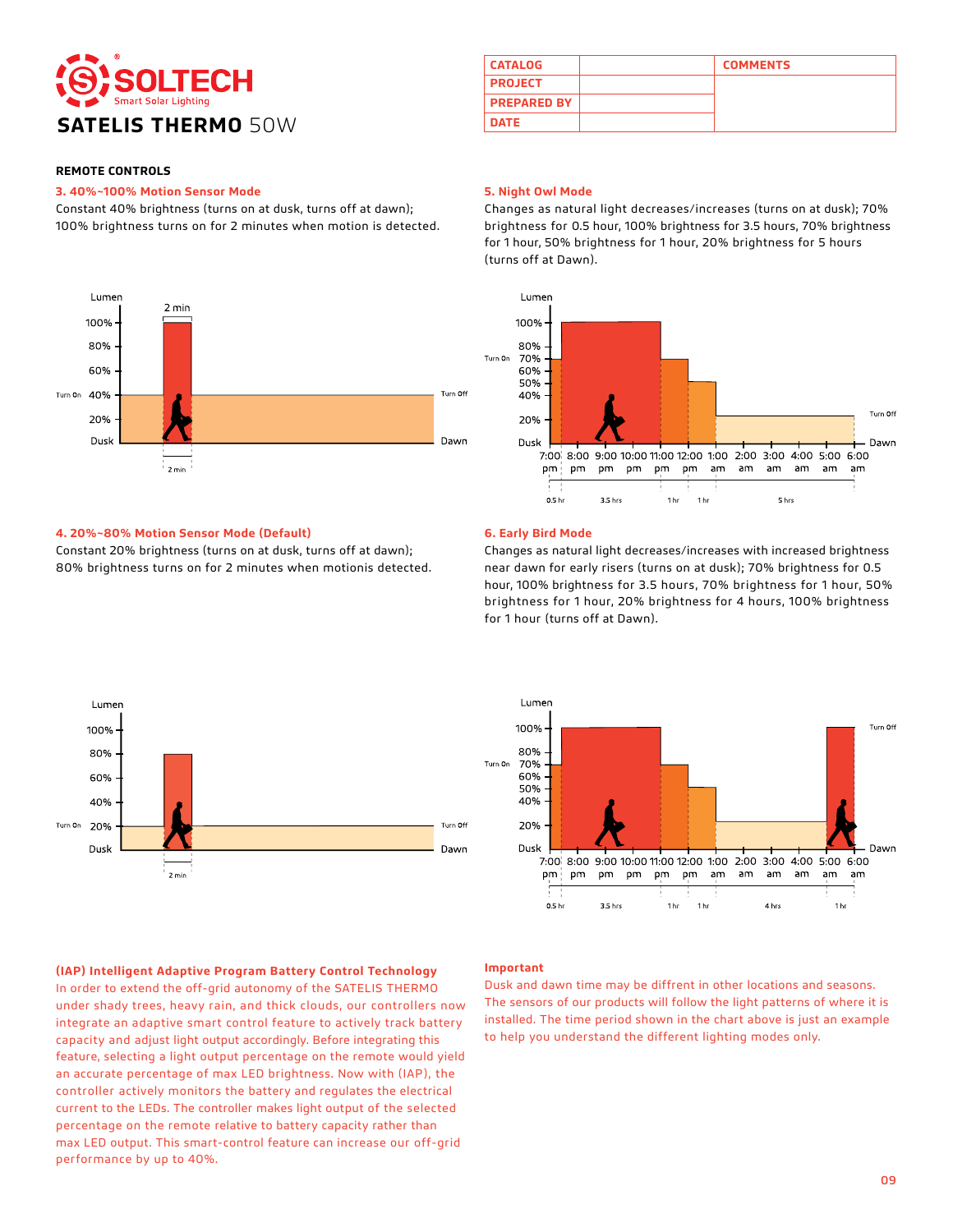

| <b>CATALOG</b>     | <b>COMMENTS</b> |
|--------------------|-----------------|
| <b>PROJECT</b>     |                 |
| <b>PREPARED BY</b> |                 |
| <b>DATE</b>        |                 |

# **7. 100% Constant Mode**

100% brightness from dusk to dawn.

#### **8. 70% Constant Mode**

70% brightness from dusk to dawn.





# **9. 40% Constant Mode**

40% brightness from dusk to dawn.



#### **10. Timer Mode Disabled**

Press this button to turn off Timer Mode; settings revert back to before Timer Mode was last activated.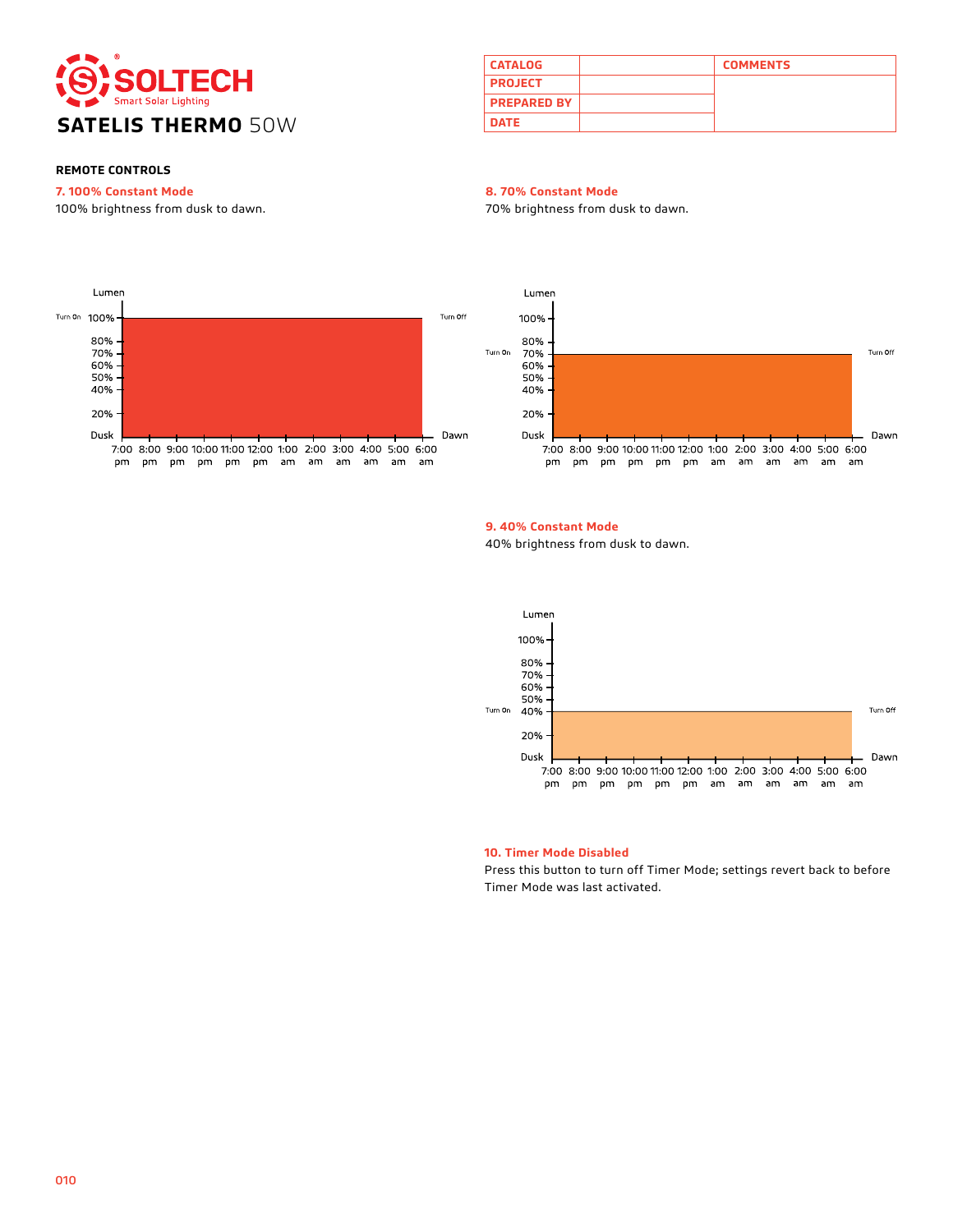

#### **11. Timer Mode 4 Hours**

This is an additional mode which can work with any other modes. For example: press this button at any time after you turn on 70% Constant Mode. If the light turns on at 7pm at dusk, it will turn off at 11pm. It will repeat the same schedule hereafter until it is canceled by pressing Timer Mode Disabled.



# **CATALOG COMMENTS PROJECT PREPARED BY**

#### **12. Time Mode 8 Hours**

This is an additional mode which can work with any other modes. For example: press this button at any time after you turn on 70% Constant Mode. If the light turns on at 7pm at dusk, it will turn off at 3am. It will repeat the same schedule hereafter until it is canceled by pressing Timer Mode Disabled.



#### **Important**

Dusk and dawn time can vary for different locations and seasons. The sensors in our products will monitor the light levels where it is installed. The time period shown in the chart above is just an example to help you understand the different lighting modes.